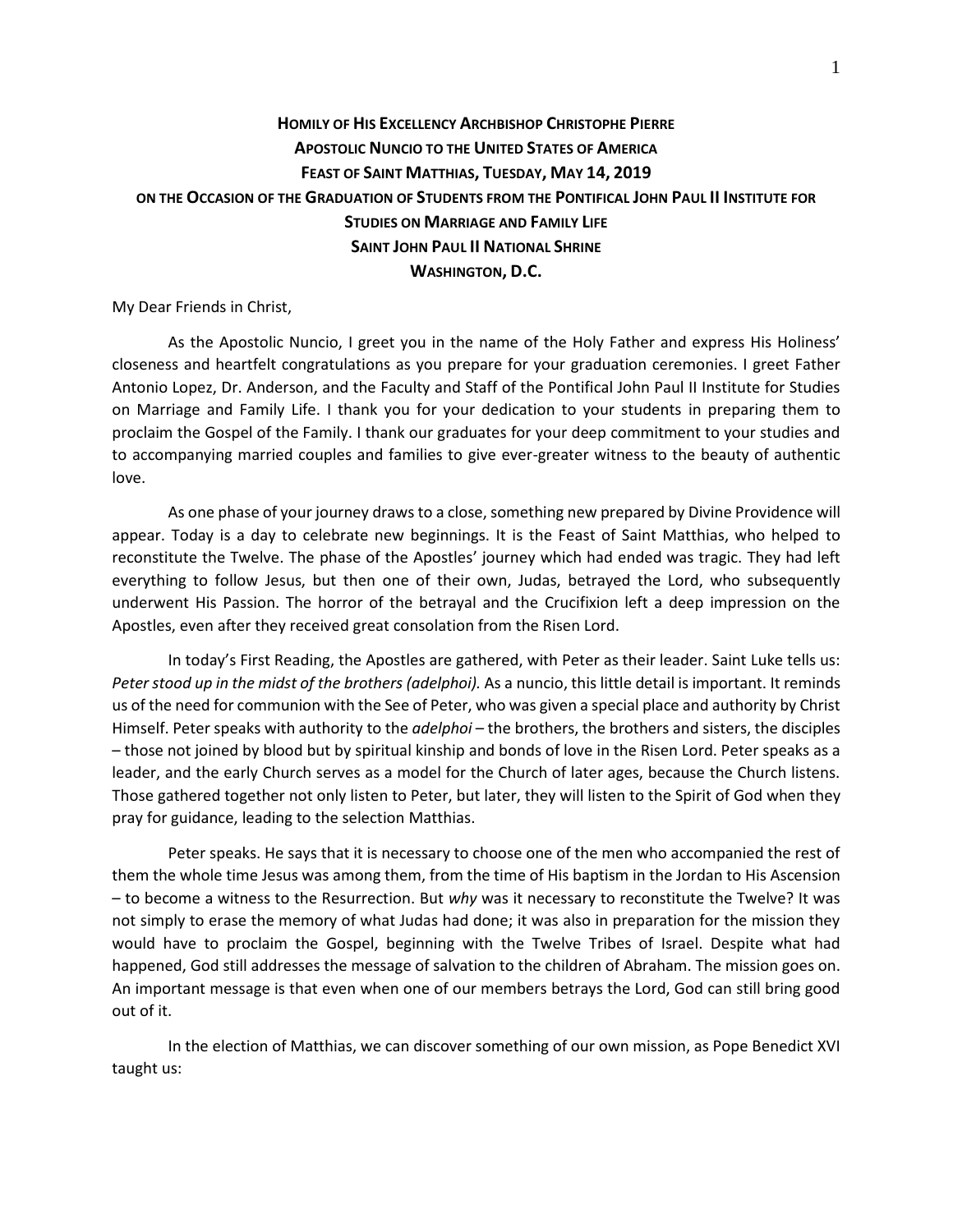"While there is no lack of unworthy and traitorous Christians in the Church, it is up to each of us to counterbalance the evil done by them with our clear witness to Jesus Christ, our Lord and Savior." (Pope Benedict XVI, General Audience, 18 October 2006)

Just as Peter prepared the others for their mission, so too the faculty of the Pontifical John Paul II Institute has been preparing you for your mission to be a force for the good in the world through the proclamation of Gospel. Pope Francis says:

"The joy of the Gospel fills the hearts and lives of all who encounter Jesus. Those who accept his offer of salvation are set free from sin, sorrow, inner emptiness and loneliness. With Christ, joy is constantly born anew." (Pope Francis, Apostolic Exhortation *Evangelii Gaudium*, 24 November 2013, 1)

The Holy Father dreams of a missionary Church. Like the Apostles, the first mission is to our own families. We know how the family is under assault by moral relativism and gender ideology. It is our collective task to make the Presence of Christ, from whom joy is constant born anew, known there. The Presence of Christ, whom we encounter personally in prayer, scripture, and in the sacraments, is found within the Church, even a Church of sinners. To proclaim to others - couples preparing for marriage, those struggling in their marriages, and especially to the young - that there is hope in Christ is to say, "I am convinced that this same hope is present in His Church."

The faith which we and our graduates profess is sustained and lived in community. The graduates of your institute, as men and women of the Church, will give witness to their faith in parishes, neighborhoods, and in families. In contrast to the individualism that dominates American culture, they will witness to the value of community, family, and the common good.

There is, of course, a temptation to "play it safe" and speak only with those with whom we agree. Another temptation is to look back only to the days when Pope John Paul II was articulating his Theology of the Body. But Saint John Paul II, like Pope Benedict XVI, and now Pope Francis, who, like Saint Matthias, was elected to take his place, would want a Church that is missionary – that concretely proposes Christ again and again as the Way, the Truth, and the Life.

This proposing of Christ sometimes takes the form of teaching. Other times, it takes the form of accompanying others and loving them, even amid their struggles, demonstrating the patient endurance characteristic of believers. For we who know Christ have been wounded by the beauty of His love, and Christ has become our everything – affecting our whole life and all our relationships.

It is this same love which we hope to share with those to whom we minister. This is our mission, and it demands sacrifice. It is interesting to read the "Instruction before Marriage" that was used in this country prior to the Second Vatican Council, because it captures this sense of sacrifice:

"And whatever sacrifices you may hereafter be required to make to preserve this common life, always make them generously. Sacrifice is usually difficult and irksome. Only love can make it easy; and perfect love can make it a joy. We are willing to give in proportion as we love. And when love is perfect, the sacrifice is complete. God so loved the world that He gave His only begotten Son; and the Son so loved us that He gave Himself for our salvation. *No one has greater love than this, to lay down one's life for one's friends*."